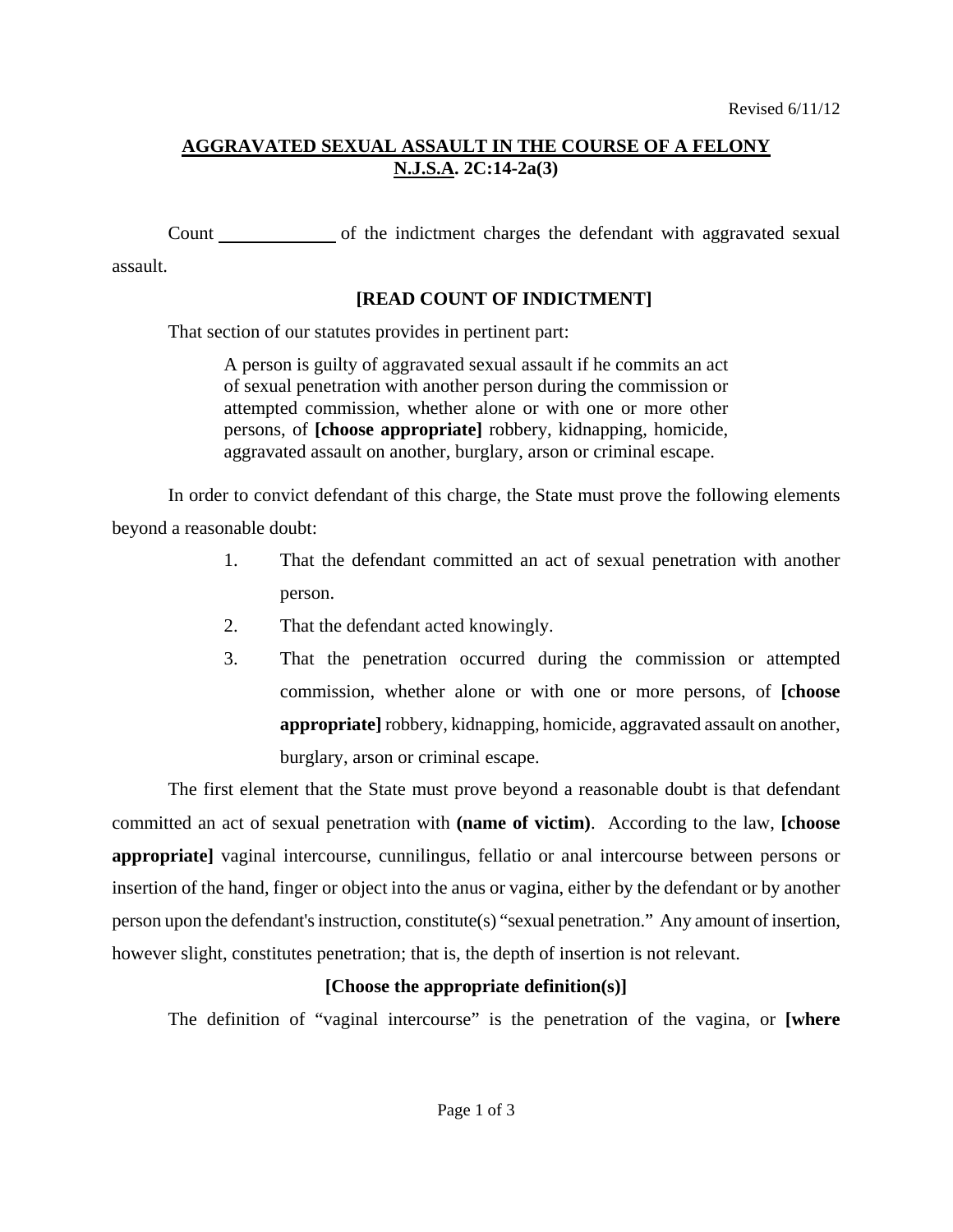### **AGGRAVATED SEXUAL ASSAULT IN THE COURSE OF A FELONY N.J.S.A. 2C:14-2a(3)**

**appropriate**] of the space between the labia majora or outer lips of the vulva.<sup>[1](#page-0-0)</sup>

The definition of "cunnilingus" is oral contact with the female sex organ. $<sup>2</sup>$  $<sup>2</sup>$  $<sup>2</sup>$ </sup> The definition of "fellatio" is oral contact with the male sexual organ.<sup>[3](#page-1-1)</sup> The definition of "anal intercourse" is penetration, of any depth, into the anus.<sup>[4](#page-1-2)</sup>

The second element that the State must prove beyond a reasonable doubt is that defendant acted knowingly. A person acts knowingly with respect to the nature of his/her conduct or the attendant circumstances if he/she is aware that the conduct is of that nature or that such circumstances exist or the person is aware of a high probability of their existence. A person acts knowingly with respect to a result of the conduct if he/she is aware that it is practically certain that the conduct will cause a result. "Knowing," "with knowledge," or equivalent terms have the same meaning.

Knowledge<sup>[5](#page-1-3)</sup> is a condition of the mind. It cannot be seen. It can only be determined by inferences from defendant's conduct, words or acts. A state of mind is rarely susceptible of direct proof but must ordinarily be inferred from the facts. Therefore, it is not necessary that the State produce witnesses to testify that an accused said that he/she had a certain state of mind when he/she did a particular thing. It is within your power to find that such proof has been furnished beyond a reasonable doubt by inferences which may arise from the nature of his/her acts and conduct and from all he/she said and did at the particular time and place and from all surrounding circumstances established by the evidence.

 $\frac{1}{1}$  State v. J.A., 337 N.J. Super. 114 (App. Div. 2001). The Appellate Division upheld the charge given by the trial court in that case which included the following language which can be used if the circumstances of the specific case are appropriate: "This means that if you find from all of the evidence presented beyond a reasonable doubt that there was [penile] penetration to the outer area of the vaginal opening, what is commonly referred to as the vaginal lips, that is sufficient to establish penetration under the law."

<span id="page-1-4"></span><span id="page-1-0"></span><sup>2</sup> State v. Fraction, 206 N.J. Super. 532, 535-36 (App. Div. 1985), certif. denied, 104 N.J. 434 (1986). Penetration is not necessary for this act.

<span id="page-1-1"></span><sup>3</sup> State in the Interest of S.M., 284 N.J. Super. 611, 616-19 (App. Div. 1995). Penetration is not necessary for this act.

<span id="page-1-2"></span><sup>4</sup>  $\frac{1}{5}$  State v. Gallagher, 286 N.J. Super. 1, 13 (App. Div. 1995), certif. denied, 146 N.J. 569 (1996).

<span id="page-1-3"></span>The underlying offense(s) charged, e.g., robbery, kidnapping, homicide, burglary, may feature different states of mind. In that case, the court should include those states of mind in this portion of the charge.